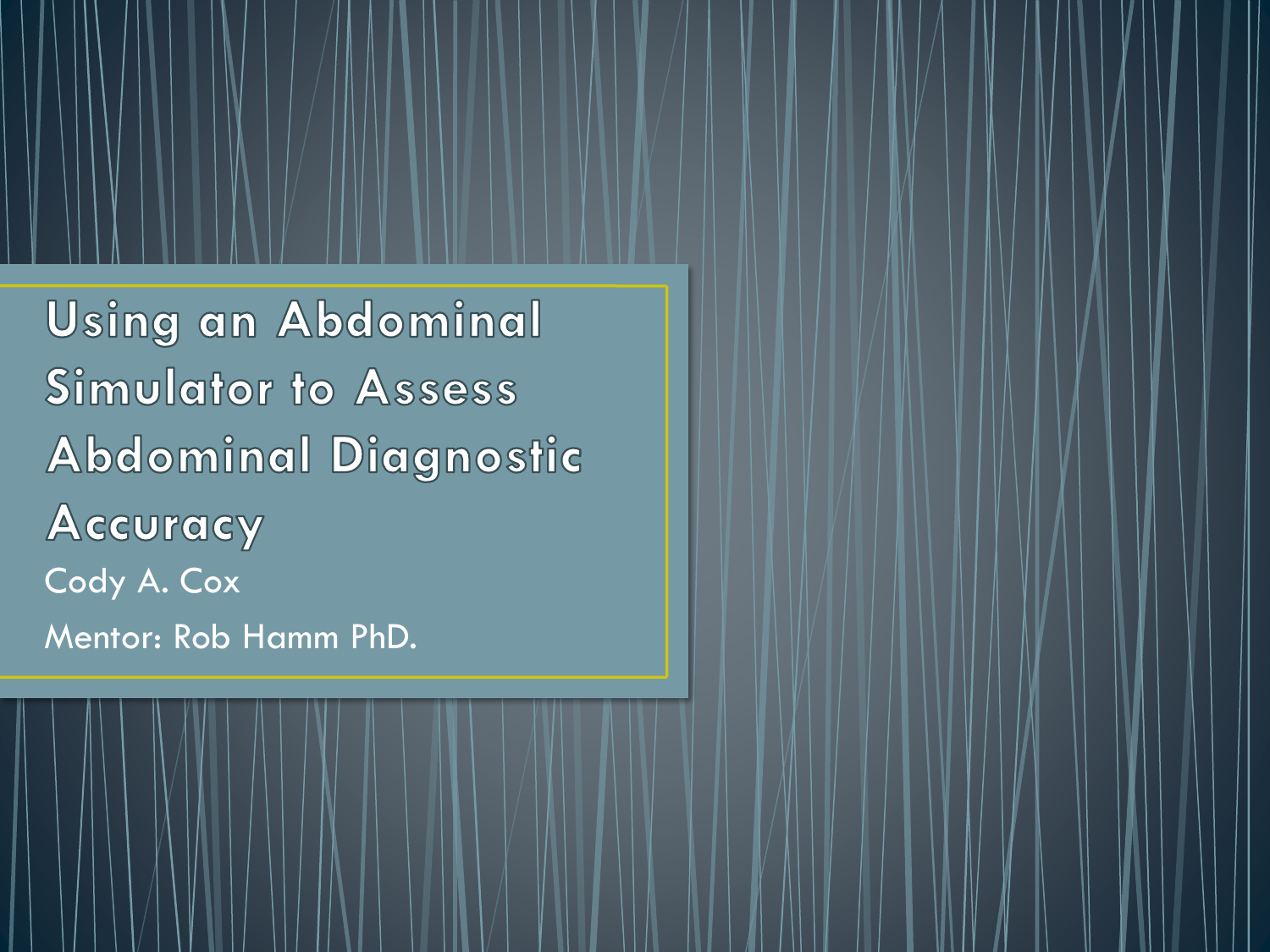# A Quick Recap

- What is the AbSim?
- What are we doing with the AbSim
- Where were we when the Summer began?
- Where are we now?
- Why is this important?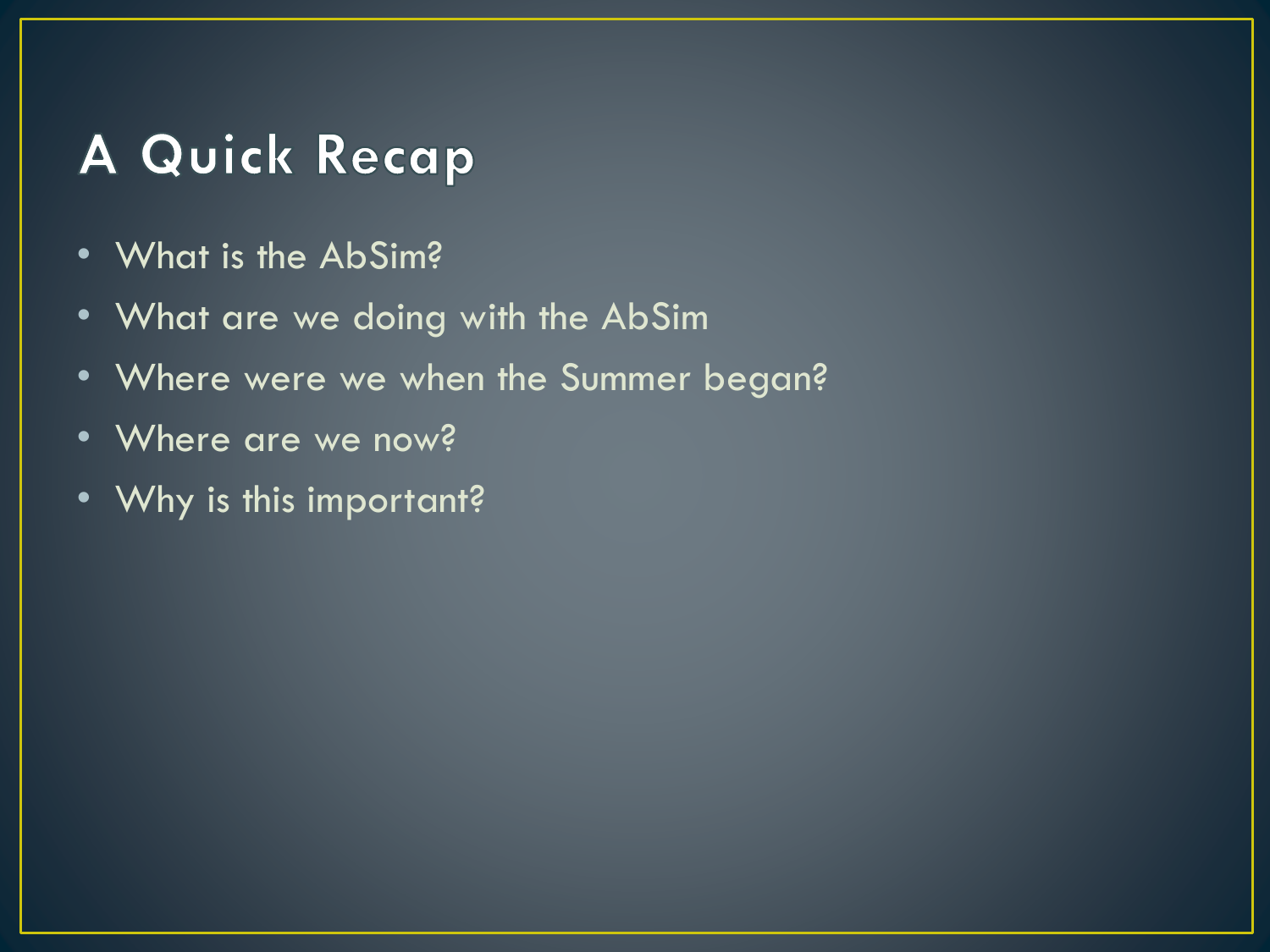# The Components of the Study

#### • Palpatory coverage of the abdomen

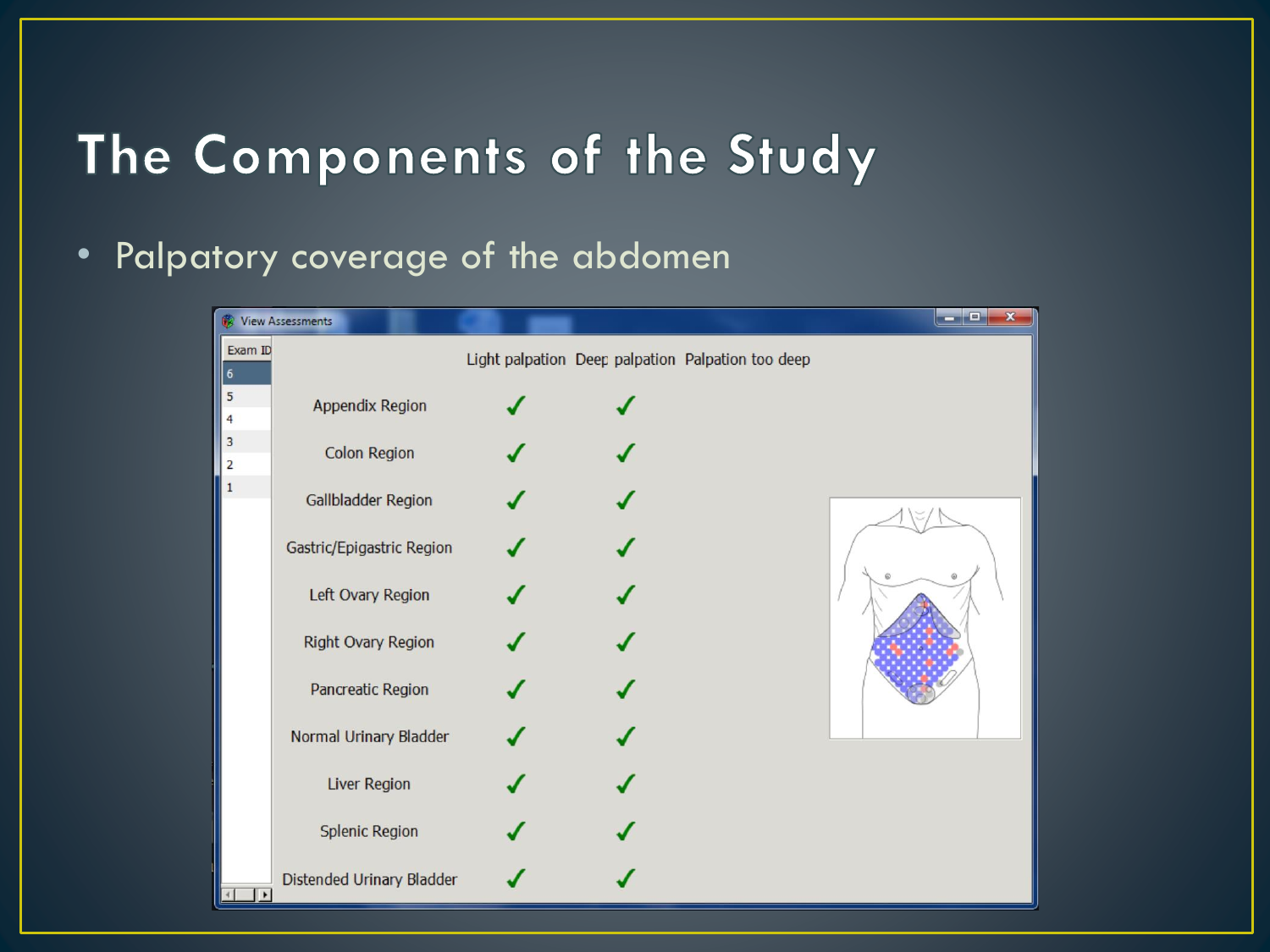# The Components of the Study

#### • Identification of abdominal abnormalities

| $\Psi$ AbSim                                                                                   | a marin <sup>a</sup> k                                                                                                              |  |  |  |  |
|------------------------------------------------------------------------------------------------|-------------------------------------------------------------------------------------------------------------------------------------|--|--|--|--|
| AbSim                                                                                          |                                                                                                                                     |  |  |  |  |
| Pressure pad is not connected! Please check the USB cable and turn off AbSim for five seconds. |                                                                                                                                     |  |  |  |  |
| <b>Baseline Assessment</b>                                                                     | You should now understand what a normal                                                                                             |  |  |  |  |
| Milestone 1:<br>Depth of Palpation                                                             | abdomen feels like.<br>For this milestone, familiarize yourself with how                                                            |  |  |  |  |
| Milestone 2:<br>Surface Area Coverage                                                          | these abnormalities feel. In the next step, you<br>will identify them using touch and sound.<br>$\overline{\phantom{a}}$<br>Ailment |  |  |  |  |
| <b>Comparative Assessment</b>                                                                  | ▽ Appendix Tenderness                                                                                                               |  |  |  |  |
| Milestone 3:<br><b>Abnormality Detection</b>                                                   | ⊚<br>With Guarding<br><b>With Rebound Tenderness</b>                                                                                |  |  |  |  |
| Milestone 4:<br>Self-Assessment with<br><b>Random Ailments</b>                                 | With Guarding and Rebound Tenderness<br>▽ Colon, Left Lower Tenderness                                                              |  |  |  |  |
| Milestone 5:<br>Diagnosis Integration<br>with Hx/PE                                            | <b>With Guarding</b><br>O                                                                                                           |  |  |  |  |
|                                                                                                | Gallbladder Tenderness                                                                                                              |  |  |  |  |
|                                                                                                | <b>With Guarding</b>                                                                                                                |  |  |  |  |
|                                                                                                | <b>Gastric Tenderness</b>                                                                                                           |  |  |  |  |
|                                                                                                | ▽ Ovary, Left Tenderness                                                                                                            |  |  |  |  |
|                                                                                                | <b>With Guarding</b>                                                                                                                |  |  |  |  |
|                                                                                                | ▽ Ovary, Right Tenderness                                                                                                           |  |  |  |  |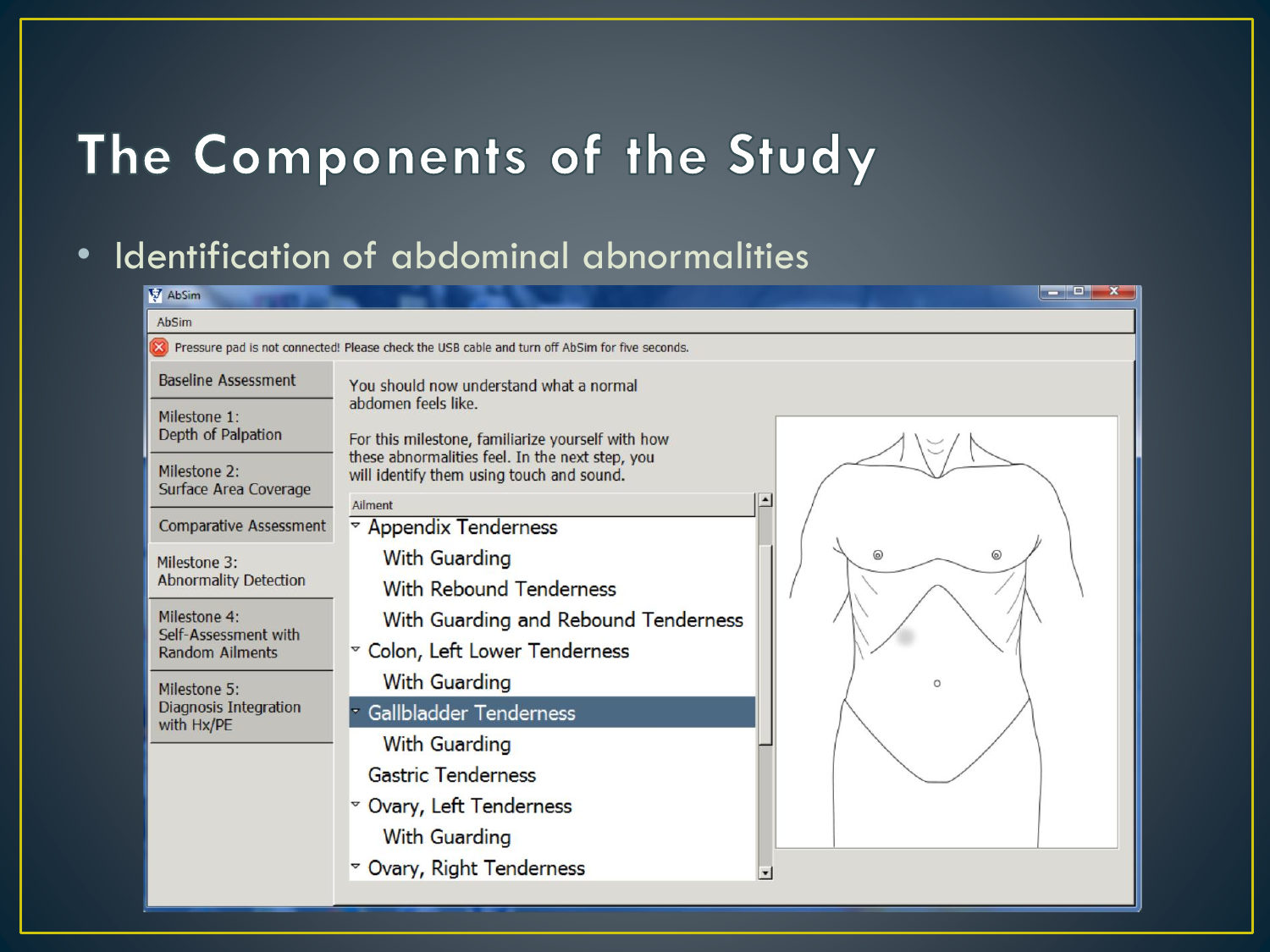# The Components of the Study

### • Case integration and Diagnosis

| <b>V</b> AbSim                                                                                                 |                                                                                                                                                                        |                                        |  |  |  |  |  |  |
|----------------------------------------------------------------------------------------------------------------|------------------------------------------------------------------------------------------------------------------------------------------------------------------------|----------------------------------------|--|--|--|--|--|--|
| AbSim                                                                                                          |                                                                                                                                                                        |                                        |  |  |  |  |  |  |
| $\mathbf{x}$<br>Pressure pad is not connected! Please check the USB cable and turn off AbSim for five seconds. |                                                                                                                                                                        |                                        |  |  |  |  |  |  |
| <b>Baseline Assessment</b>                                                                                     | HISTORY: A 67 year old female presents for an $\triangleq$                                                                                                             | <b>Upper Gastrointestinal Etiology</b> |  |  |  |  |  |  |
| Milestone 1:<br>Depth of Palpation                                                                             | evaluation of abdominal pain. She describes<br>the pain as gradual in onset, moderate to                                                                               | Choledocolithiasis                     |  |  |  |  |  |  |
| Milestone 2:<br>Surface Area Coverage                                                                          | severe, constant, progressive worsening over<br>time, and ongoing for approximately 8 hours                                                                            |                                        |  |  |  |  |  |  |
| <b>Comparative Assessment</b>                                                                                  | prior to presentation. The location is described                                                                                                                       | <b>Pancreatitis</b>                    |  |  |  |  |  |  |
| Milestone 3:<br><b>Abnormality Detection</b>                                                                   | as right lower quadrant. She describes the<br>following associated findings: anorexia, and<br>feeling feverish. The patient's past medical<br>history is unremarkable. | Cholecystitis                          |  |  |  |  |  |  |
| Milestone 4:<br>Self-Assessment with<br><b>Random Ailments</b>                                                 |                                                                                                                                                                        | Mesenteric Infarction                  |  |  |  |  |  |  |
| Milestone 5:<br>Diagnosis Integration                                                                          | PHYSICAL EXAMINATION: The patient's<br>General Appearance reveals a patient who                                                                                        | <b>Small Bowel Obstruction</b>         |  |  |  |  |  |  |
| with Hx/PE                                                                                                     | wants to remain very still. VITAL SIGNS are<br>remarkable for the following: temperature 38.6°                                                                         | Appendicitis                           |  |  |  |  |  |  |
|                                                                                                                | C. THORAX and LUNGS are unremarkable.<br>ABDOMINAL EXAM/INSPECTION is<br>unremarkable. ABDOMINAL AUSCULTATION<br>reveals: decreased bowel sounds.                      | <b>Diverticulitis</b>                  |  |  |  |  |  |  |
|                                                                                                                |                                                                                                                                                                        | <b>Acute Enteritis</b>                 |  |  |  |  |  |  |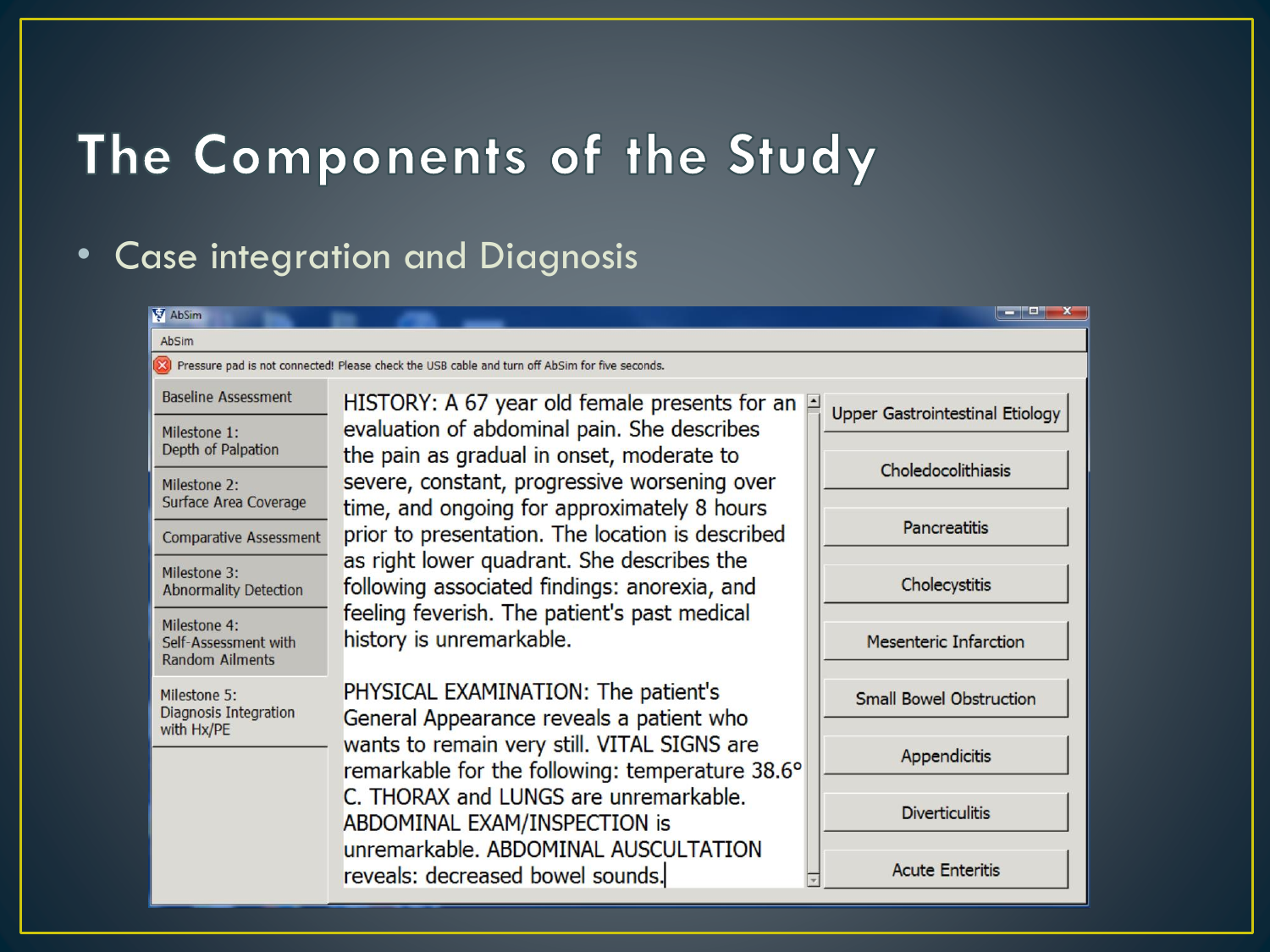### The Evolution of an Abdominal Case

- Why do we need different cases?
- Selecting new cases
- The fine line between easy and hard
	- Cases that REQUIRE palpation to make a diagnosis
	- Cases that use a patient history to solidify physical findings
	- Cases that can be controlled by milestone 3
- How do we determine the difficulty of these cases?
	- Getting feedback on the cases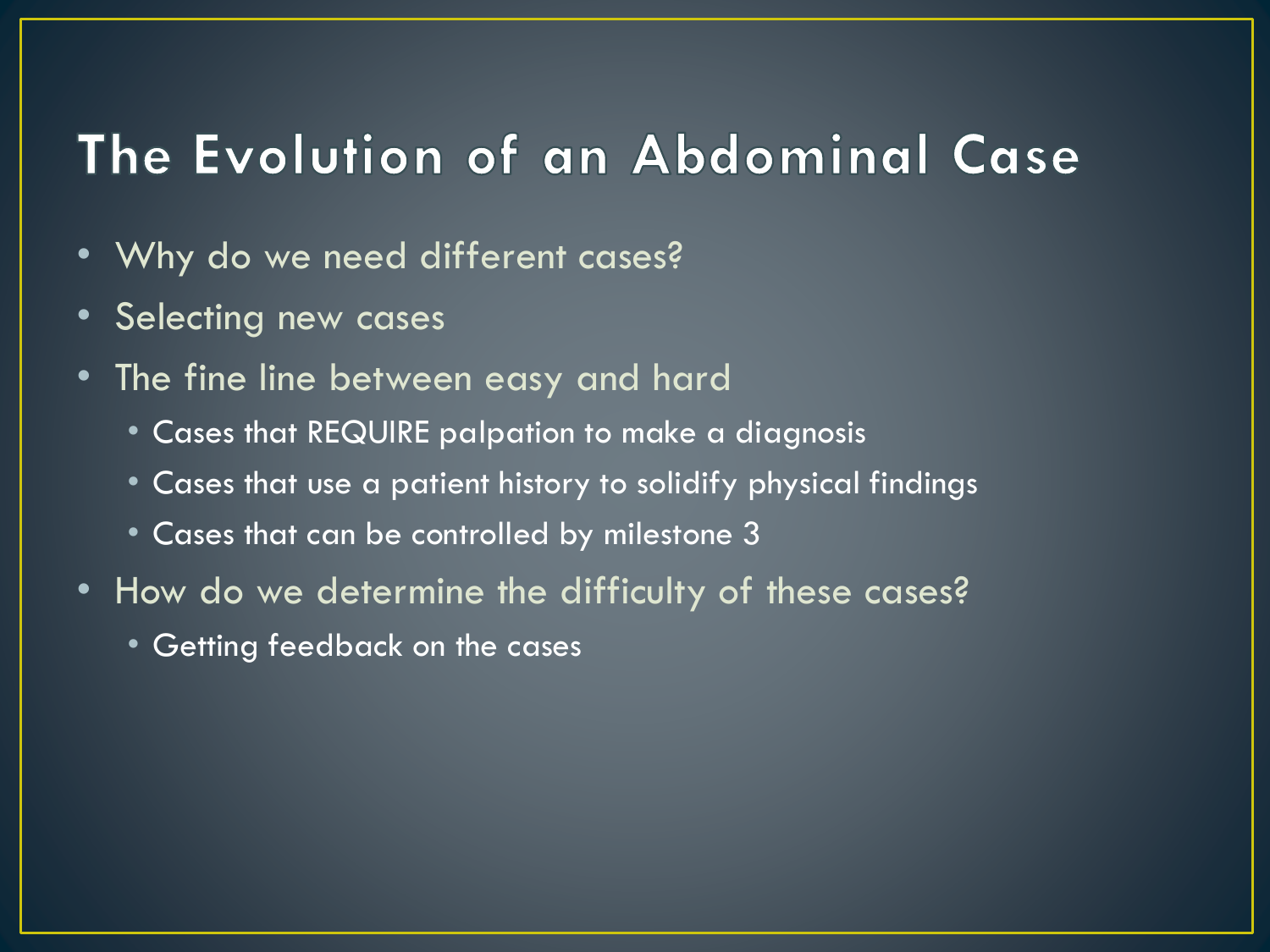### A Case for Your Consideration

- HISTORY: A 27 year old female presents for an evaluation of abdominal pain. She describes the pain as gradual in onset, moderate to severe, constant, progressive worsening over time, and ongoing for approximately 6 hours prior to presentation. The location is described as peri-umbilical. She describes the following associated findings: nausea and vomiting, anorexia, and feeling feverish. The patient's past medical history is unremarkable.
- PHYSICAL EXAMINATION: General Appearance is grossly unremarkable. VITAL SIGNS are remarkable for the following: temperature 37.5 °C. THORAX and LUNGS are unremarkable. ABDOMINAL EXAM/INSPECTION is unremarkable. ABDOMINAL AUSCULTATION reveals: decreased bowel sounds.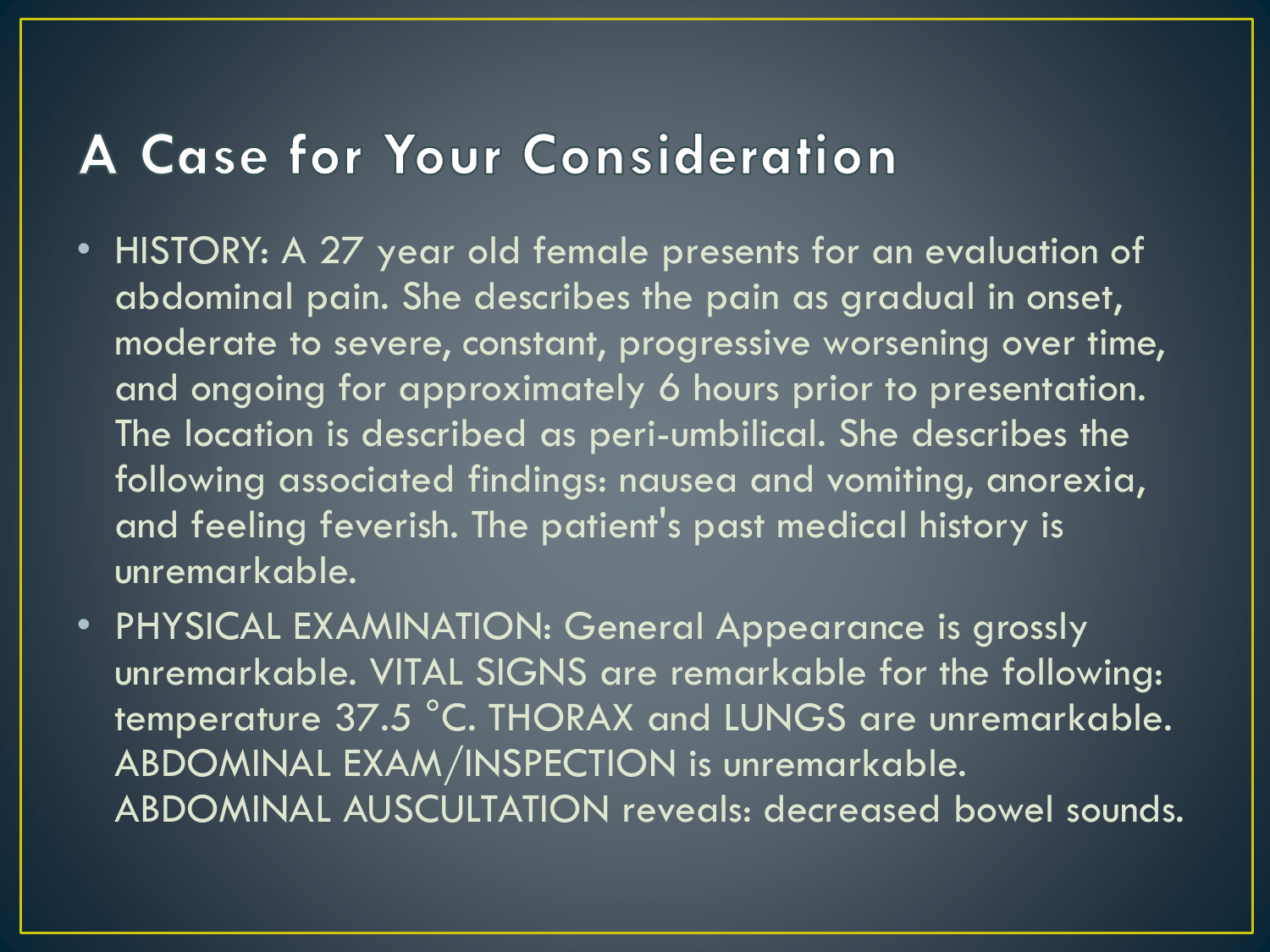## The Palpatory Findings

• ABDOMINAL PALPATION reveals: tenderness in the right lower quadrant, no abdominal guarding, and pushback in the right lower quadrant.

• Diagnosis?

• How difficult was this case?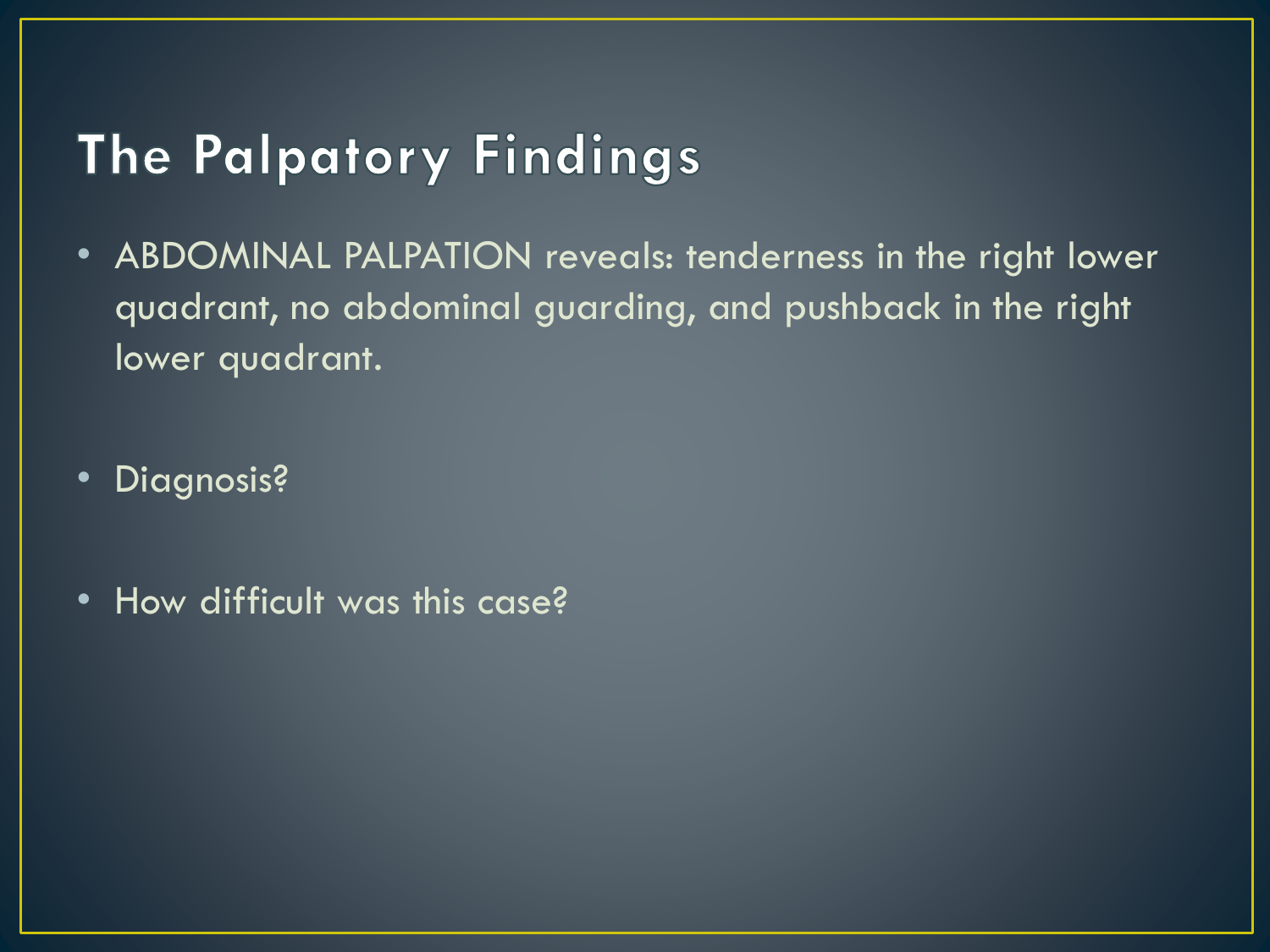### **Another Case for Your Consideration**

- HISTORY: A 67 year old female presents for an evaluation of abdominal pain. She describes the pain as gradual in onset, mild in nature, constant, progressive worsening over time, and ongoing for less than 5 hours prior to presentation. The location is described as non-specific, and worsening with defecation. She describes the following associated findings: anorexia, and feeling feverish. The patient's past medical history is positive for the following: alcohol abuse.
- PHYSICAL EXAMINATION: General Appearance is grossly unremarkable. VITAL SIGNS are remarkable for the following: temperature 37.2 °C. THORAX and LUNGS are unremarkable. ABDOMINAL EXAM/INSPECTION is unremarkable. ABDOMINAL AUSCULTATION reveals: decreased bowel sounds.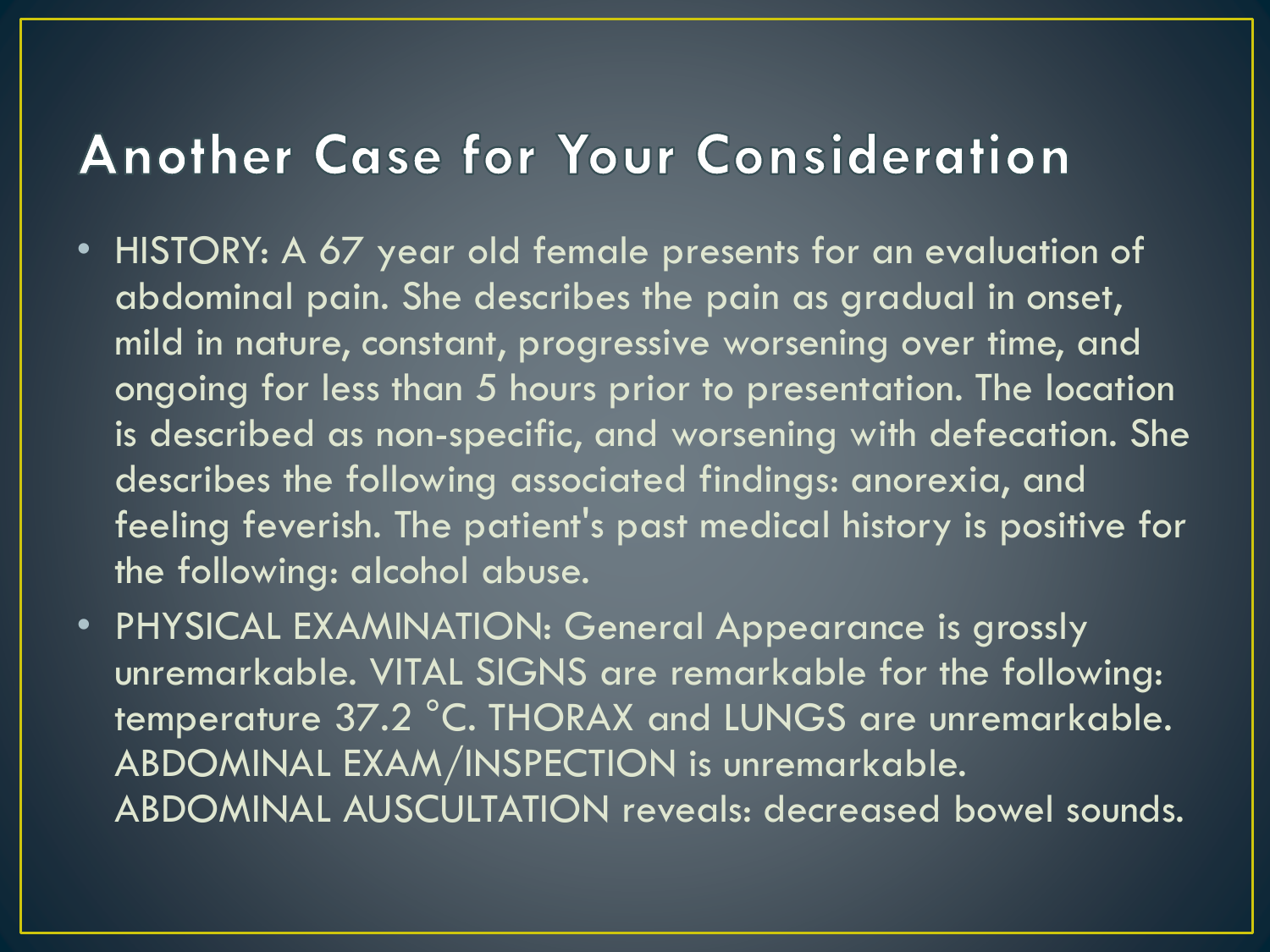# Yet More Palpatory Findings

- ABDOMINAL PALPATION reveals: tenderness in the left lower quadrant, and no abdominal guarding.
- Diagnosis?
- How difficult was this case?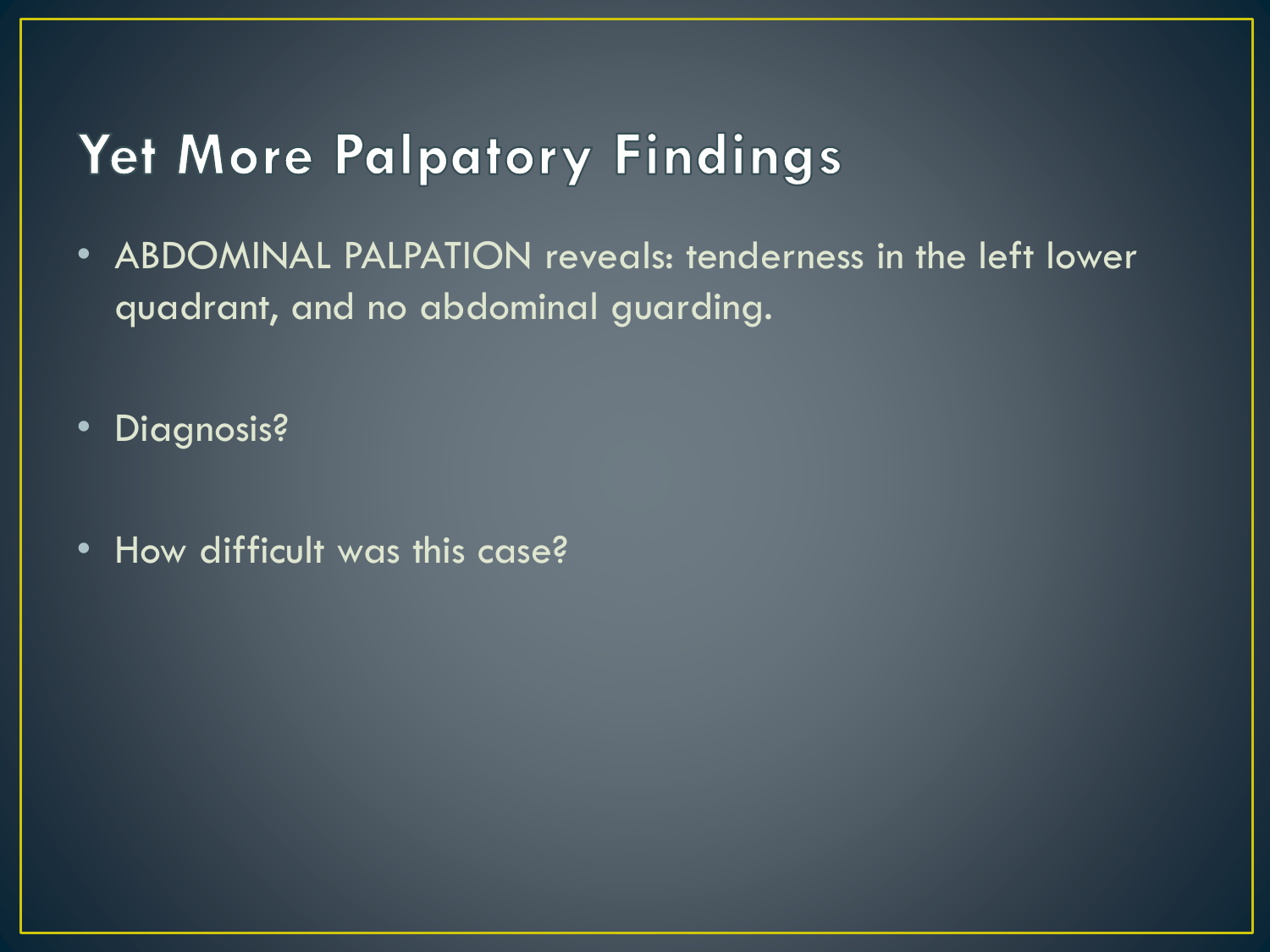# The Answer Booklet

| Before palpating the abdomen                                 | After palpating the abdomen                                                    |  |  |
|--------------------------------------------------------------|--------------------------------------------------------------------------------|--|--|
| A. Upper GI Etiology                                         | A. Upper GI Etiology                                                           |  |  |
| <b>B. Cholecystitis</b>                                      | <b>B. Cholecystitis</b>                                                        |  |  |
| C. Pancreatitis                                              | C. Pancreatitis                                                                |  |  |
| D. Choledocolithiasis                                        | D. Choledocolithiasis                                                          |  |  |
| E. Mesenteric Infarction                                     | E. Mesenteric Infarction                                                       |  |  |
| <b>F. Small Bowel Obstruction</b>                            | <b>F. Small Bowel Obstruction</b>                                              |  |  |
| <b>G. Acute Enteritis</b>                                    | <b>G. Acute Enteritis</b>                                                      |  |  |
| H. Appendicitis                                              | H. Appendicitis                                                                |  |  |
| I. Diverticulitis                                            | I. Diverticulitis                                                              |  |  |
| J. Ovarian Cyst                                              | J. Ovarian Cyst                                                                |  |  |
| <b>K. Ovarian Torsion</b>                                    | <b>K. Ovarian Torsion</b>                                                      |  |  |
| L. Constipation                                              | L. Constipation                                                                |  |  |
| M. Urinary Tract Infection                                   | M. Urinary Tract Infection                                                     |  |  |
| Please rate your confidence in your above                    | Please rate your confidence in your above                                      |  |  |
| answers:                                                     | answers:                                                                       |  |  |
| Not at all confident<br>Extremely confident<br>$\Delta$<br>5 | Not at all confident<br><b>Extremely confident</b><br>$\overline{4}$<br>3<br>5 |  |  |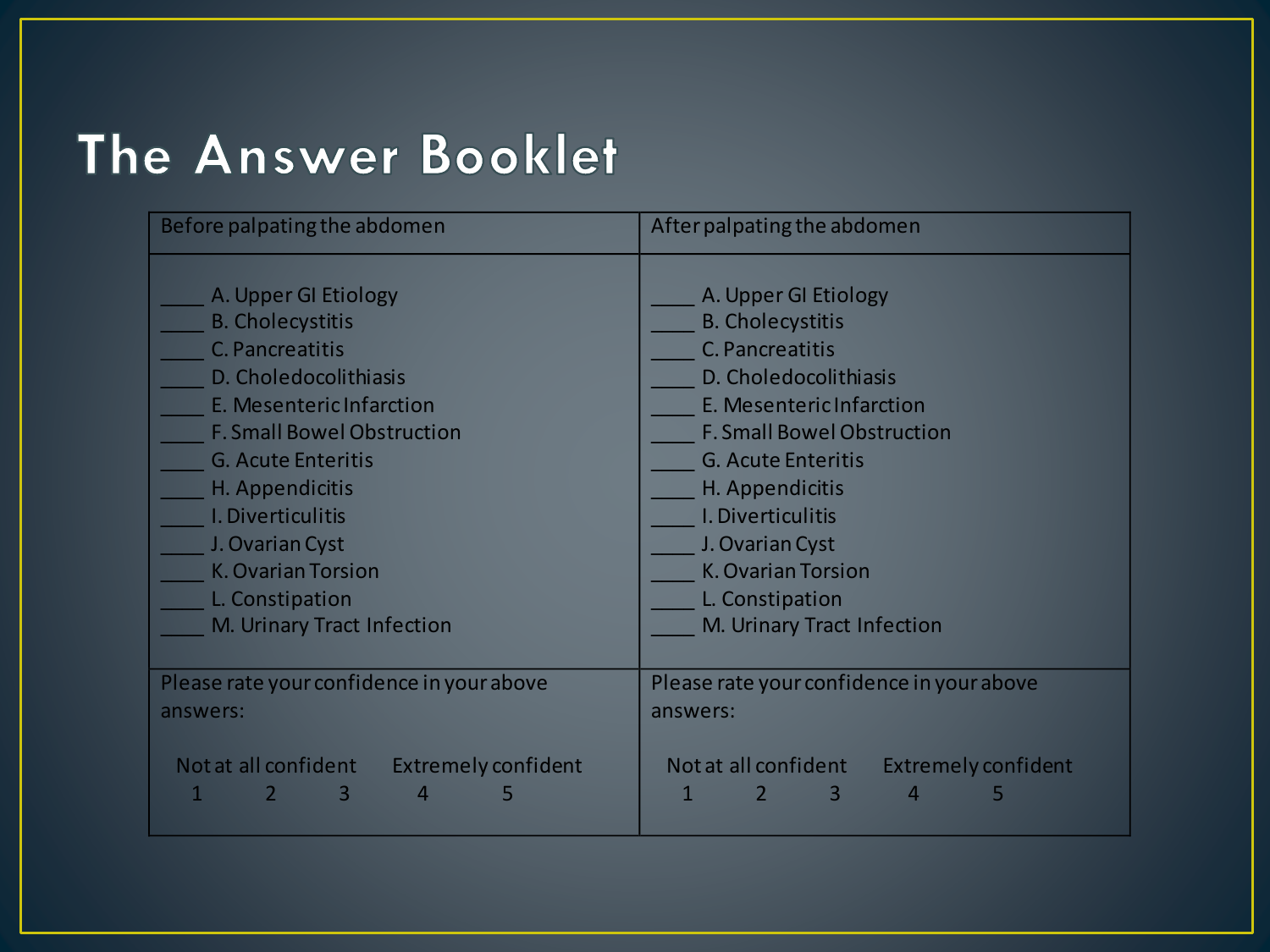## Selection of Abnormalities for Detection

- Abdominal Abnormalities:
- 1. Appendix tenderness + Guarding
- 2. Left Lower colon
- 3. Gallbladder + Guarding
- 4. Gastric/Pancreatic
- 5. L/R Ovary
- 6. Urinary Bladder Tenderness/Enlargement
- 7. Hepatomegaly
- 8. Splenomegaly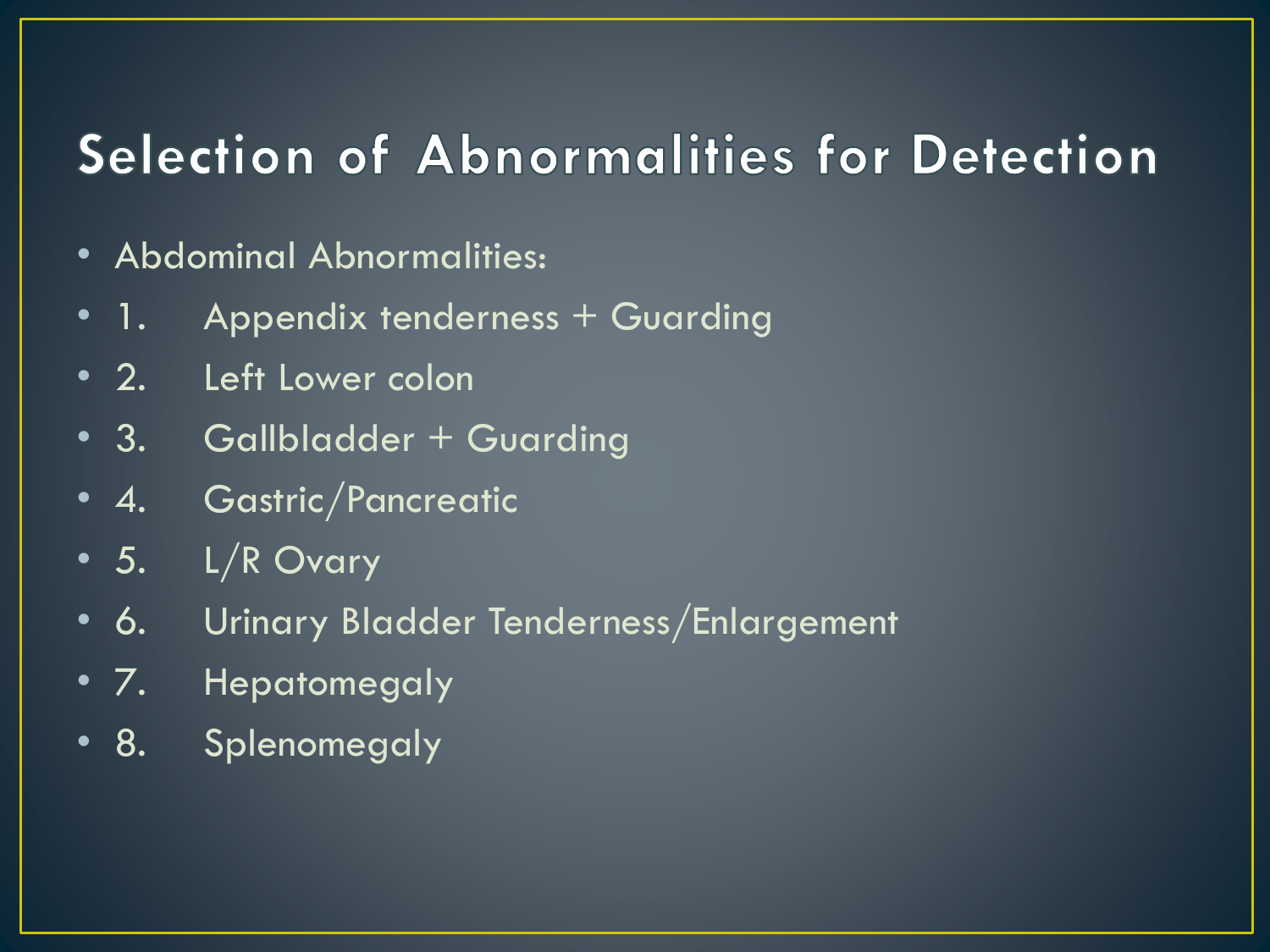## Selection of Abnormalities for Detection

#### • Rationale:

- Tenderness vs. organomegaly
	- The unique case of the urinary bladder
- Determining a proper distribution
- Pairing based on difficulty AND location
- Proposed pairings:
- A: Appendix/Gastric
- B: Urinary Bladder/Hepatomegaly
- C: Left Ovary/Splenomegaly
- D: Gallbladder/Left Lower Colon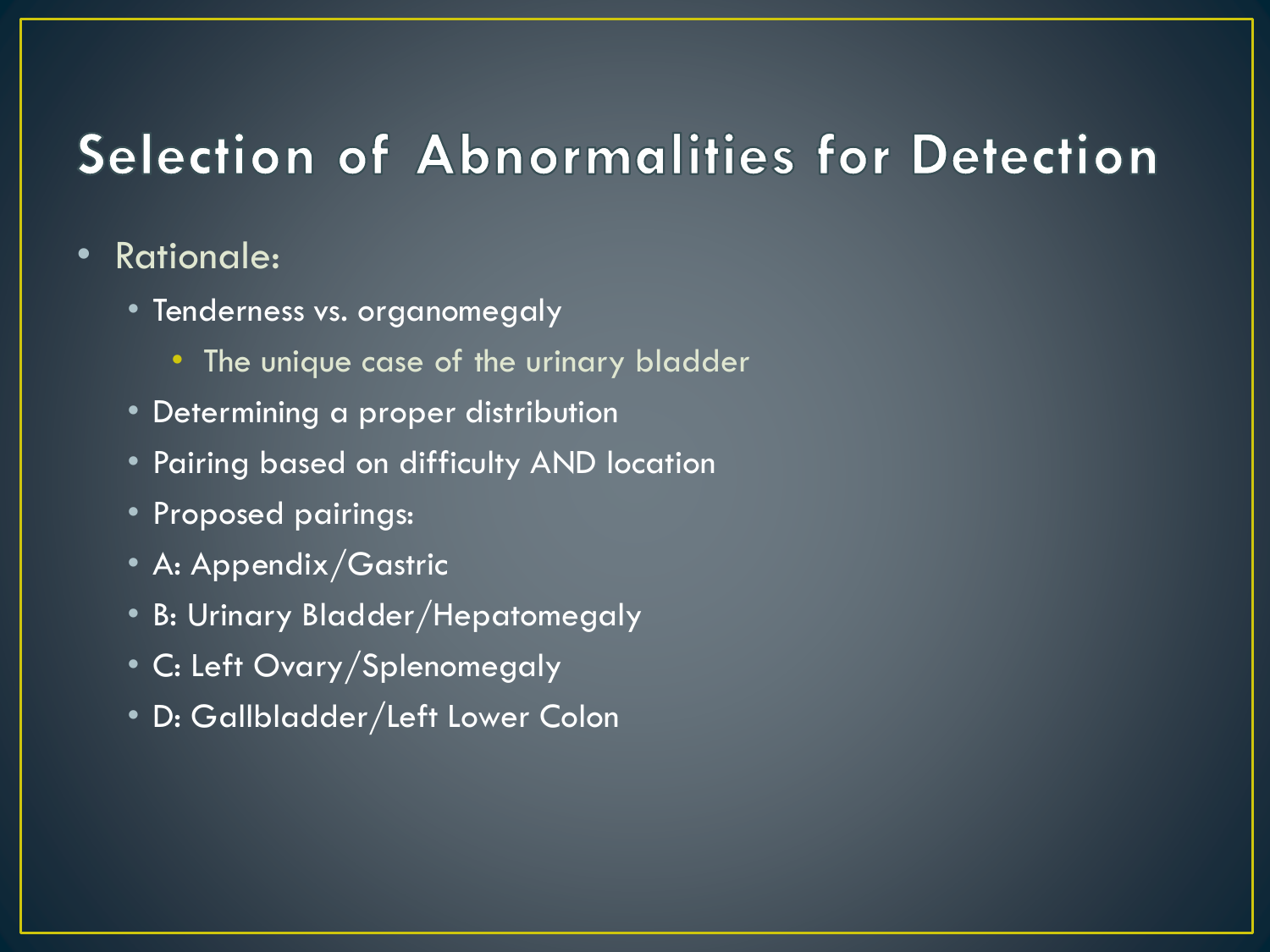# The Answer Booklet Returns

| A. Hepatomegaly                                                                                                                                                                                   | Is guarding present? |                                                |            |  |  |  |  |  |
|---------------------------------------------------------------------------------------------------------------------------------------------------------------------------------------------------|----------------------|------------------------------------------------|------------|--|--|--|--|--|
| <b>B.</b> Splenomegaly<br>C. Gastric Tenderness<br>D. Gallbladder Tenderness<br>E. Pancreatic Tenderness                                                                                          | N <sub>o</sub>       | Maybe                                          | <b>Yes</b> |  |  |  |  |  |
| F. Appendix Tenderness<br>G. Left Ovary Tenderness<br>H. Right Ovary Tenderness<br>I. Urinary Bladder Tenderness<br>J. Enlarged Urinary Bladder with Tenderness<br>K. Left Lower Colon Tenderness | <b>No</b>            | Is rebound tenderness present?<br><b>Maybe</b> | <b>Yes</b> |  |  |  |  |  |
| Please rate your confidence in your above answers:                                                                                                                                                |                      |                                                |            |  |  |  |  |  |
| Not at all confident<br><b>277</b><br>$\overline{3}$                                                                                                                                              | 5<br>$\overline{4}$  | Extremely confident                            |            |  |  |  |  |  |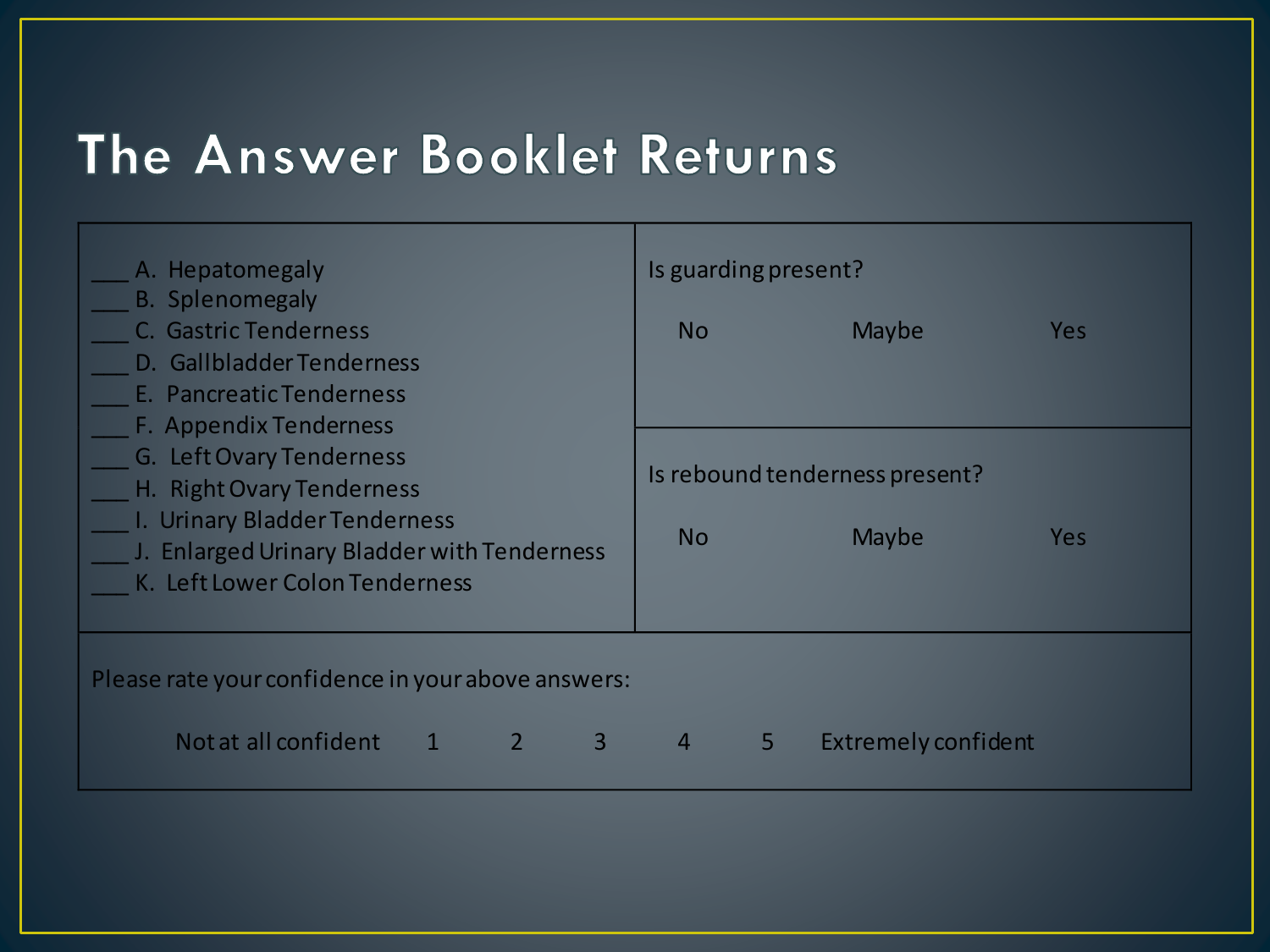# Conclusion

- Next Steps:
	- Finalize the cases
	- Complete the initial assessment of the first year PA class
		- Before early September
	- Complete the assessment with the second year PA class
	- Complete the follow-up assessment with the first year PA class following their lecture/clinical exposure to the abdomen (roughly September 8)